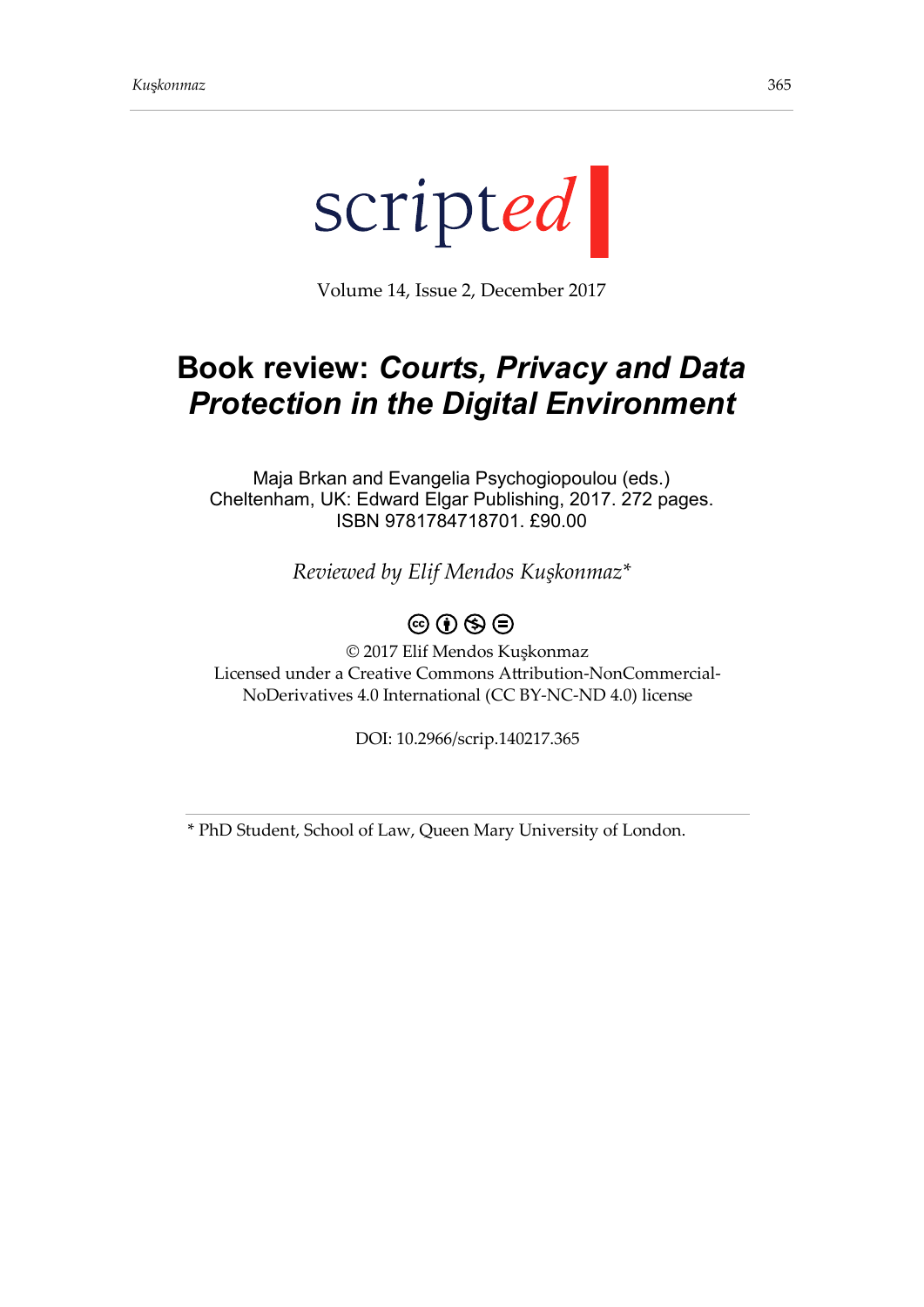-

*Courts, Privacy and Data Protection in the Digital Environment*, edited by Maja Brkan and Evangelia Psychogiopoulou, provides the reader what the title suggests: a birds-eye view of the case law of the European supranational and national courts on the protection of privacy and personal data. In the words of its editors, the aim of the book is "not to offer an exhaustive analysis of the case law, but to identify key trends and patterns in national and European judicial reasoning as regards the rights to privacy and data protection and their balancing with other fundamental rights and interests" (p. 7). With this aim in mind, 13 contributors, who are experts in European jurisprudence on privacy and data protection rights, have come together to form 11 chapters on the interpretation of laws by courts in the course of the digital revolution. Two opening chapters deal with the jurisprudence of the Court of Justice of the European Union (CJEU) and of the European Court of Human Rights (ECtHR), respectively. These chapters are followed by those devoted to the jurisprudence of national courts in Belgium, Finland, Germany, Greece, Italy, the Netherlands, Slovakia, Spain, and the United Kingdom. Evidently, the book covers countries with different legal genealogies, constitutional traditions, histories, and modes of jurisdictional practices. This diversity is the crux of the book, which enables the reader both to have an insight into the jurisprudence of privacy and data protection issues in the national courts of the mentioned countries, and also to make comparisons.

In the first chapter, Maja Brkan gives a brief account of the most prominent cases in relation to privacy and data protection in the case law of the CJEU. In doing so, the author reiterates the question of the relationship between the right to privacy and personal data protection within the case law and the question of balancing these rights with other fundamental rights.<sup>1</sup> According to the author,

<sup>&</sup>lt;sup>1</sup> For different perspectives on the relationship between privacy and data protection, see Bart van der Sloot, "Legal Fundamentalism: Is Data Protection Really a Fundamental Right" in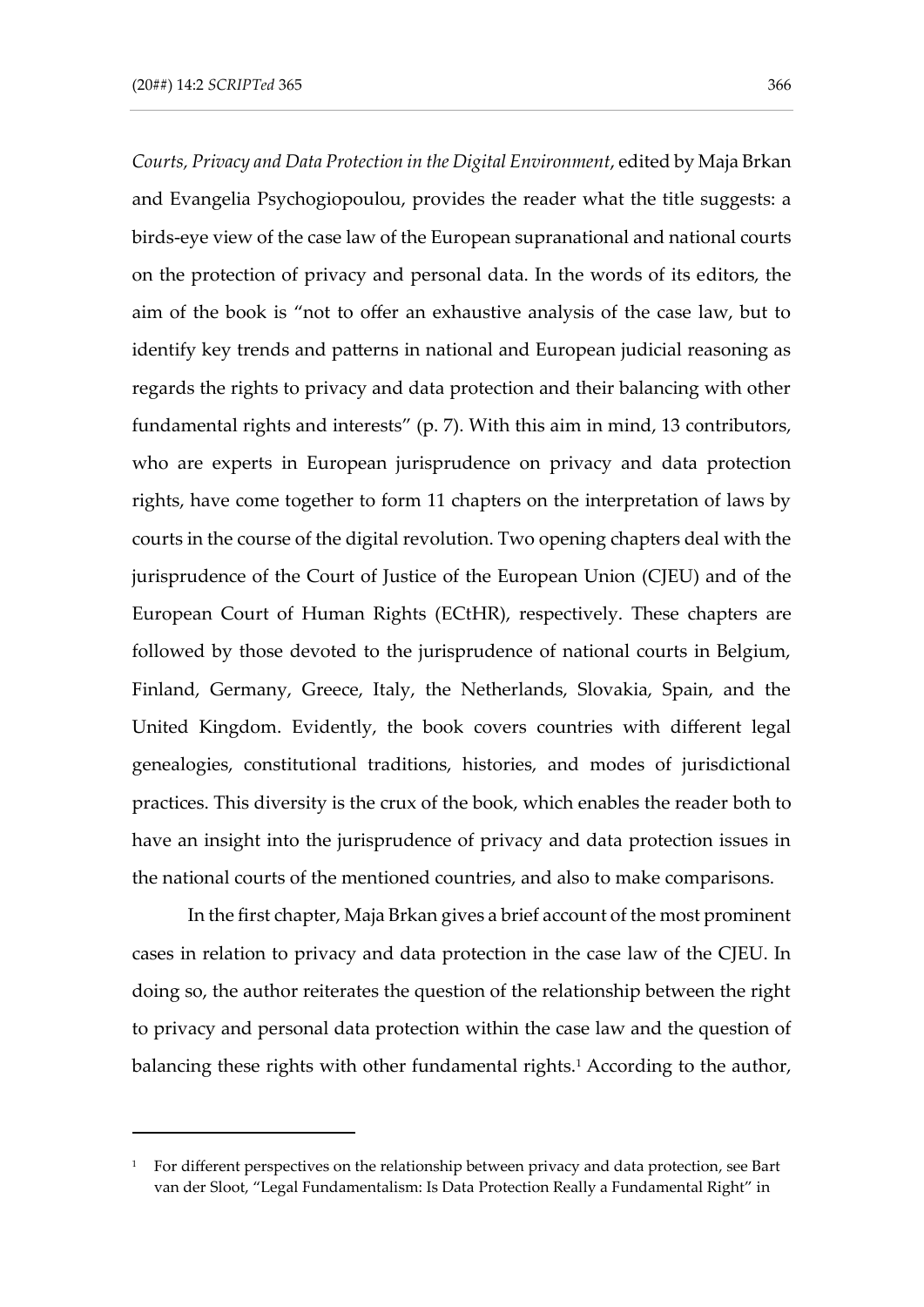-

data protection and privacy are "intrinsically linked" (p. 17). This means that exceptions to data processing under the EU secondary legal framework on data protection (i.e. the then Data Protection Directive<sup>2</sup>) must be interpreted narrowly, particularly when that legislation is not applicable to data processing (i.e. processing for national security purposes) (p. 18). This argument is valuable because it highlights that exceptions to data processing must be justified in light of the proportionality principle. This point is demonstrated in the CJEU's Opinion 1/15 concerning the compatibility of the international agreement signed between the EU and Canada on the transfer of passenger information for purposes of the fight against terrorism, where the Court held that the passengers' consent did not constitute the legal basis for that transfer.<sup>3</sup>

This chapter is followed by Evangelia Psychogiopoulou's exploration of the ECtHR's jurisprudence on privacy and data protection rights. The author focuses on the ECtHR's prominent decisions in relation to the balance between privacy and free speech and to the interferences with the privacy right for the purpose of protecting national security and prevention of disorder or crime. In the concluding part of her chapter, Psychogiopoulou includes the (non)referral by the ECtHR to the decisions by the CJEU – a point that begs the question

Ronald Leenes et al. (eds.), *Data Protection and Privacy: (In)visibilities and Infrastructures* (Switzerland: Springer International Publishing, 2017), pp. 3-30; Orla Lynskey, *The Foundations of EU Data Protection Role*, (Oxford: OUP, 2015); Antoinette Rouvroy and Yves Poullet, "The Right to Informational Self-Determination and the Value of Self-Development: Reassessing the Importance of Privacy for Democracy" in Serge Hutwirth et al. (eds), *Reinventing Data Protection*, (Dordrecht: Springer Science+Business Media B.V., 2009) pp. 43- 76; Paul de Hert and Serge Gutwirth, "Privacy, Data Protection and Law Enforcement. Opacity of the Individual and Transparency of Power" in Erik Claes, Anthony Duff, and Serge Gutwirth (eds.) *Privacy and Criminal Law* (Antwerpen: Intersentia, 2006), pp. 61-104.

<sup>&</sup>lt;sup>2</sup> Directive 95/46/EC of the European Parliament and of the Council of 24 October 1995 on the protection of individuals with regard to the processing of personal data and on the free movement of such data, OJ L 281, 23 November 1995.

<sup>3</sup> Opinion 1/15 of the Court (Grand Chamber) [2017], paras 142-143.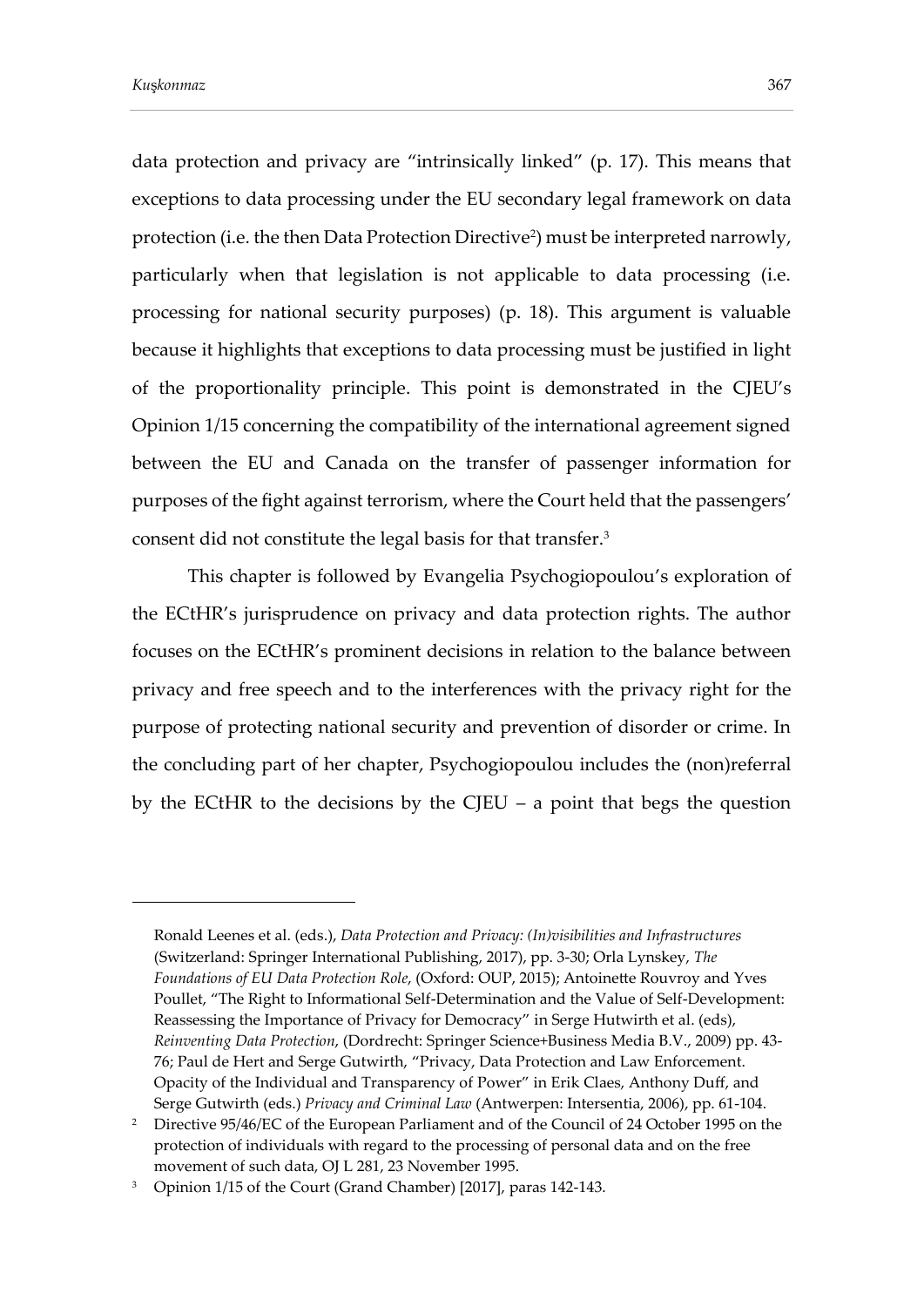whether the chapter would have benefited from devoting more discussion to the issue.

In Chapter 4, Paul De Hert gives an account of decisions in relation to privacy and data protection, ranging from the exchange of health information, surveillance at the workplace, to data retention by law enforcement and secret service and publication of personal data online given either by the Belgian Constitutional Court or the Cour de Cassation. The author's contribution illustrates interesting insights into the approach taken by these courts, particularly the latter: the Cour de Cassation has been reluctant to refer to the EU law aspects of privacy and data protection rights.

Tuomas Ojanen's contribution starts with the acknowledgement that "the case law of the Finnish courts on privacy and data protection in the digital environment has so far been almost non-existent" (p. 85) and explains the reasons for this non-existence. These include the limited role the courts play in constitutionalism, the existence of a committee on ex ante revision of legislative proposals, the existence of the Parliamentary Ombudsman and the preventive measures to ensure compliance with data protection principles, and the homogenous nature of Finnish society. The most interesting part of the contribution is (at least for those who are mostly concerned with the data retention schemes in the context of law enforcement) that the author elaborates the Finnish Constitutional Law Committee's view on re-evaluating the distinction between metadata of electronic communications (i.e. data about who called whom when, where, for how long, and from which communication means) and content of such communications (p. 97). Moreover, the Finnish law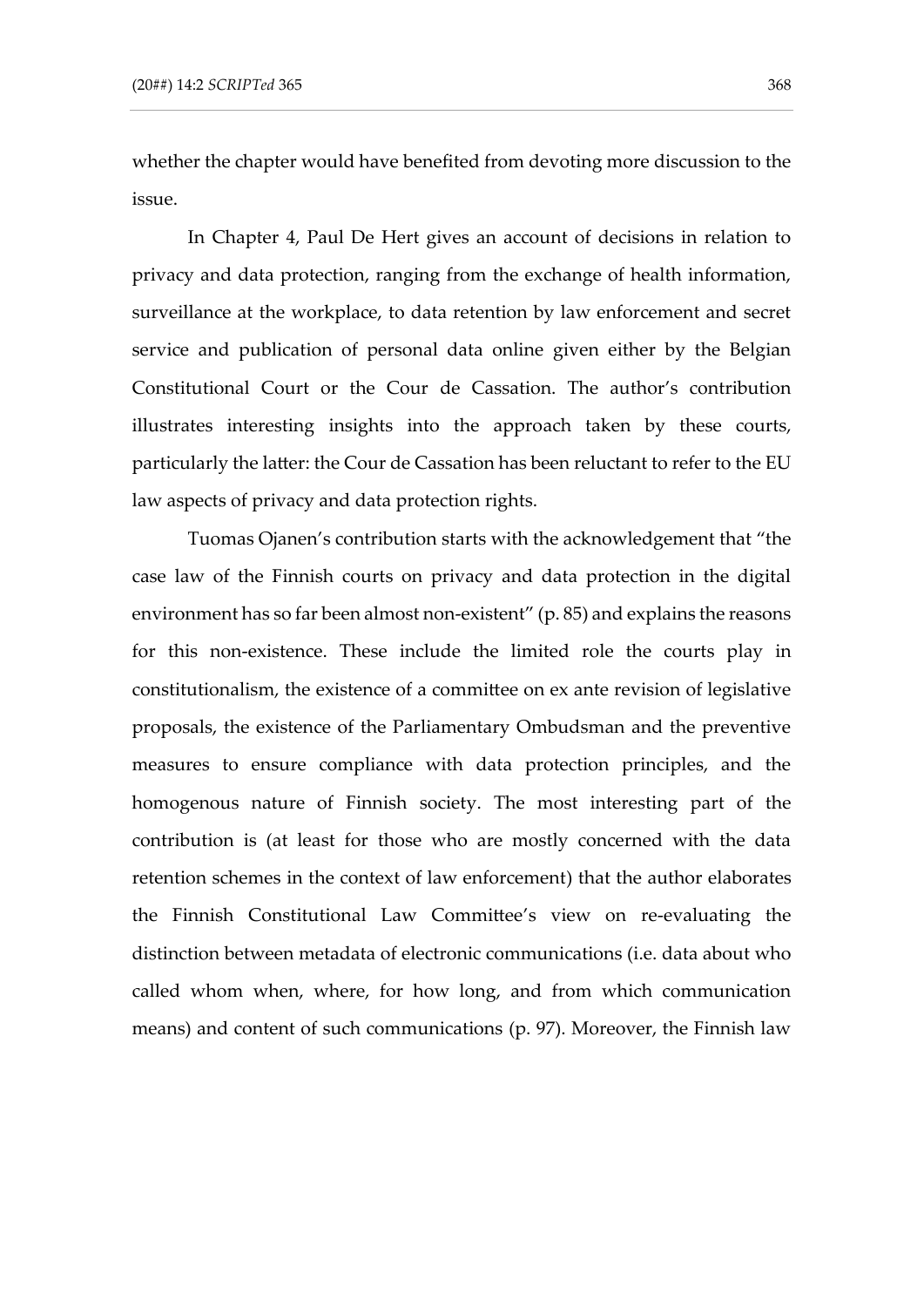*Ku*ş*konmaz* 369

-

on data retention after the CJEU's Digital Rights Ireland<sup>4</sup> decision was amended to meet with the fundamental rights standards set out in that decision (p. 97).

The contribution by Johannes Eichenhofer and Christoph Gusy is perhaps the most valuable in illustrating the example of "judicial activism",<sup>5</sup> which is defined by the authors as "the legal technique allowing [the Court], through interpretation of [law], to extend its competences, particularly by broadening its own jurisdiction" (p. 118). In this regard, the Constitutional Court created the concept of "informational self-determination" in 1983 on the basis of the constitutional right of personality, and then further created "the right to guaranteed confidentiality and integrity of information technology" in 2008 (pp. 103-106). Having taken criticisms of judicial activism into account, particularly in relation to its compatibility with the constitutional principle of the separation of powers, the authors argue that such judicial activism by the German Constitutional Court can be treated "as the foundation of a cooperation between the legislator and the courts in order to help the privacy and data protection potential of the [Constitution] evolve as a living instrument" (p. 119). It is clear that this judicial activism provides protection on a constitutional level against new threats in the digital era. What is more interesting is that this judicial selfrestraint appears to be the reason why the German Constitutional Court has been hesitant in referring to the ECtHR and the Charter in issues dealing with privacy and data protection rights (pp. 112-115).

Tania Kyriakou's contribution provides the reader with another aspect of the judiciary in charting privacy and data protection issues in the digital environment. After outlining the protection of privacy and data protection under

<sup>4</sup> Joined Cases C293/12 and C594/12 Digital Rights Ireland v. The Minister for Communications, Marine and Natural Resources and Others (CJEU) [2013].

<sup>&</sup>lt;sup>5</sup> For the use of the notion "judicial activism" see Craig Green, "An Intellectual History of Judicial Activism" (2009) 58(5) *Emory Law Journal* 1195-1264.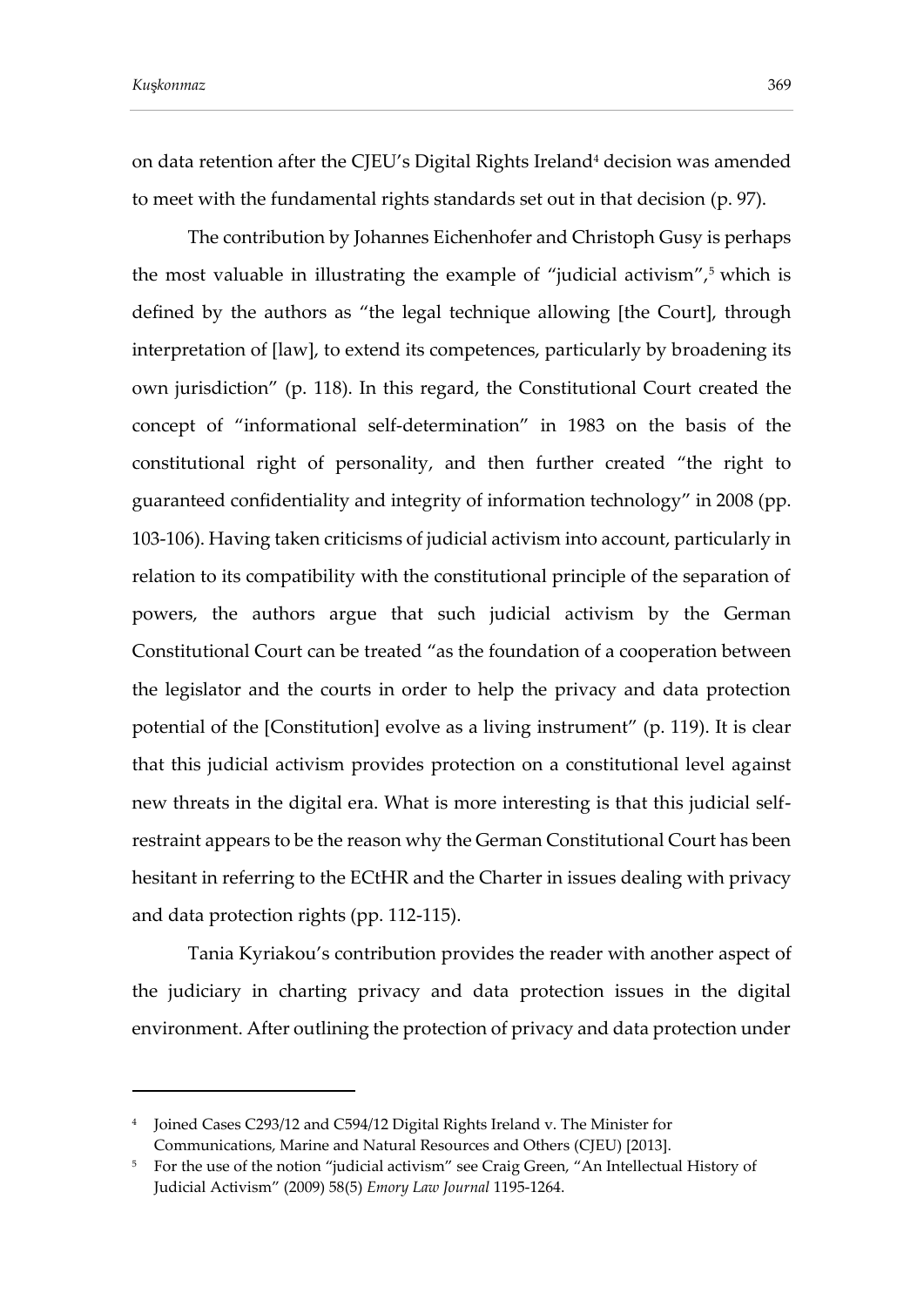Greek law as well as several prominent cases on the matter, the author touches on the inconsistencies of the Greek courts in dealing with privacy and data protection. Kyriakou argues that the reasons for these inconsistencies are: the lack of digital literacy, particularly amongst the judges in the higher courts; the lack of familiarity with the legal framework on the matter; and the slow pace of the Greek judicial process. This contribution provides an illustration of the impact that the judiciary practice has over the evolution of privacy and data protection rights in the digital era.

Claudio di Cocco and Giovanni Sartor's contribution on the jurisprudence of the Italian courts provides another example of judicial activism in the face of the challenges that the digital revolution raises for individuals' fundamental rights. In this regard, the authors explain how the Italian legal doctrine and the case law recognise "informational self-determination" on the basis of a general right to personality (pp. 141-145). An important aspect of this contribution is that the authors mention the way Italian courts have referred not only to ECtHR and the Charter, but also to other international treaties protecting privacy rights to recognise privacy and personal identity as constitutional rights. This approach can be distinguished from that of the German courts, where, for example, the German Constitutional Court only relies on the German Constitution when addressing emerging privacy and data protection issues.

Collete Cuijpers deals with the jurisprudential question through a different method, providing the results of keyword research conducted in the database for court cases in the Netherlands. The key finding is that the courts in the Netherlands follow closely the path that has been taken by the CJEU and the ECtHR when interpreting the legal framework for privacy and data protection.

Martin Husovec explores the jurisprudence of privacy and data protection in post-Soviet Eastern European countries, such as Slovakia. The author's insight into the case law of the Slovakian Constitutional Court depicts that Court's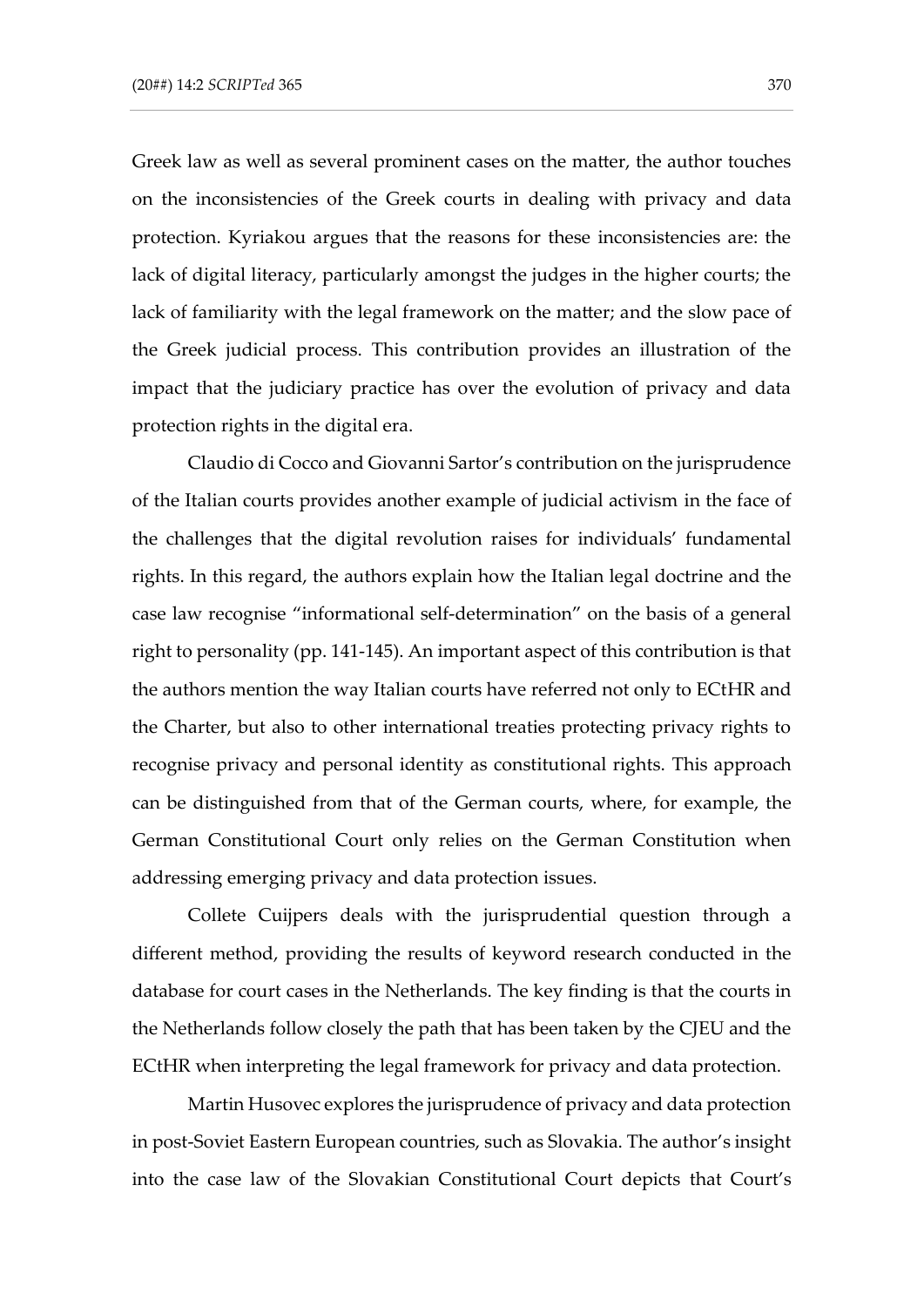willingness to follow closely the case law of the ECtHR when adjudicating issues in relation to privacy and data protection rights. Perhaps the Court associates the ECtHR and the European Convention on Human Rights (ECHR) as part of Western liberal democracy and seeks to strengthen human rights protection in the country in light of them. The author's brief account of the Constitutional Court's fidelity to the case law of the ECtHR and hesitancy towards the Charter, as well as the impact the Slovakian transparency law might have on the possible challenges in the digital environment, gesture towards further research in the area.

Gloria González Fuster's chapter follows up with the jurisprudence of the Spanish courts on privacy and data protection rights. The author elaborates another example of judicial activism, but this time by the Spanish Constitutional Court, which puts forward the right to protection of personal data as a selfstanding right on the basis of the constitutional provision on delimiting the use of computers for purpose of guaranteeing citizens' honour, personal, and family privacy, and the full exercise of their rights. The author cites prominent cases in strengthening privacy and data protection in Spain. Although stated only in brief, the difficulty of the Spanish national courts in embracing Article 8 of ECHR (right to respect for private life) as a guarantor for the right to personal data protection is an intriguing aspect of the chapter for those who are engaged with the discourse on the link between privacy and data protection rights.

The last chapter features the contribution by Orla Lynskey on the jurisprudence of the UK courts on privacy and data protection rights. The author traces concisely the evolution of these rights in the UK, where privacy protection was originally provided through in a tort law. For this reason, most of the decisions considered in the chapter relate to defamation. The contribution elaborates the enshrinement of privacy and data protection rights in light of Article 8 of ECHR and the Charter, which makes it more valuable amidst the